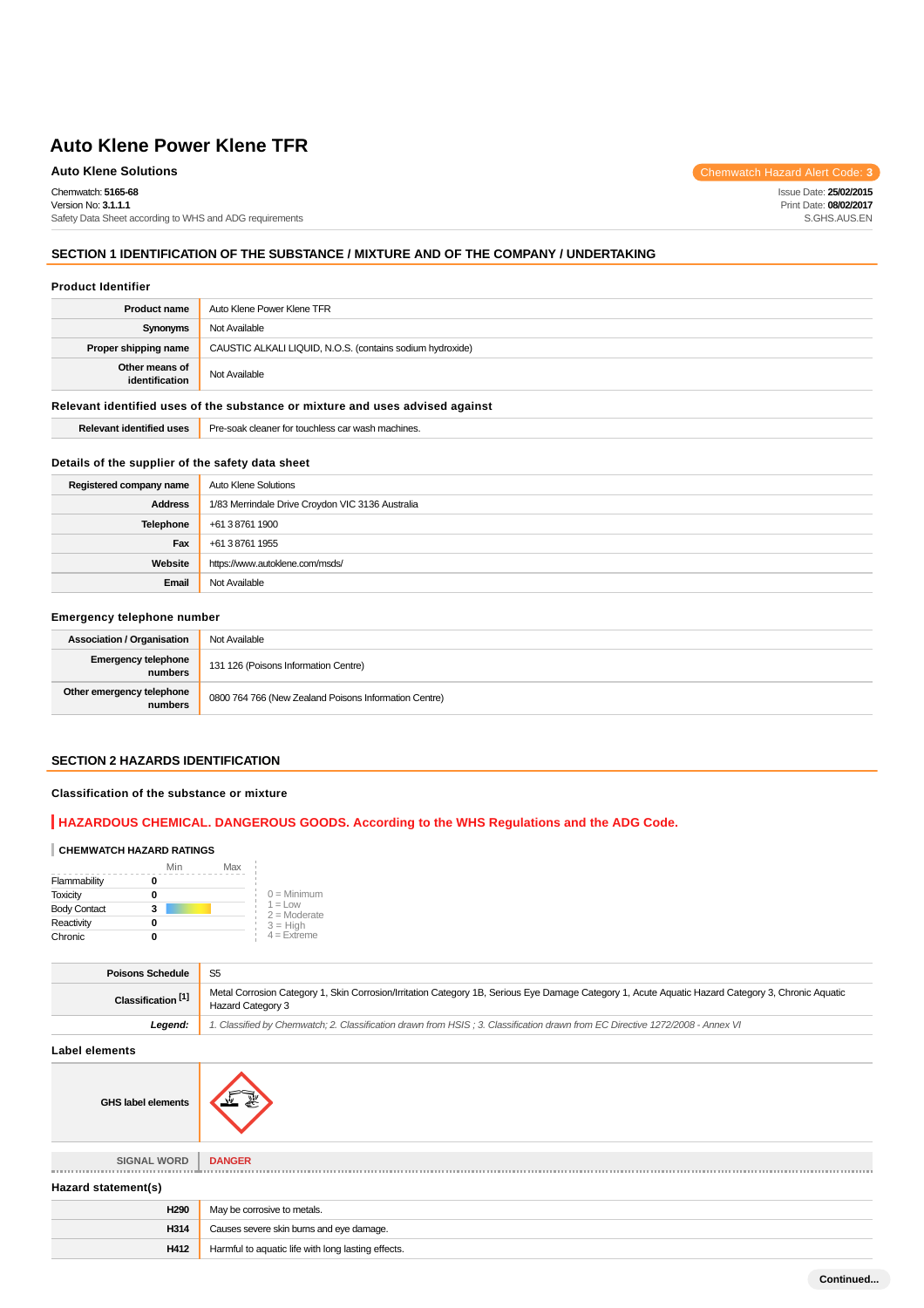## **Precautionary statement(s) Prevention**

| P <sub>260</sub> | Do not breathe dust/fume/gas/mist/vapours/spray.                           |
|------------------|----------------------------------------------------------------------------|
| P280             | Wear protective gloves/protective clothing/eye protection/face protection. |
| P234             | Keep only in original container.                                           |
| P273             | Avoid release to the environment.                                          |

## **Precautionary statement(s) Response**

| P301+P330+P331 | IF SWALLOWED: Rinse mouth. Do NOT induce vomiting.                                                                               |  |
|----------------|----------------------------------------------------------------------------------------------------------------------------------|--|
| P303+P361+P353 | IF ON SKIN (or hair): Remove/Take off immediately all contaminated clothing. Rinse skin with water/shower.                       |  |
| P305+P351+P338 | IF IN EYES: Rinse cautiously with water for several minutes. Remove contact lenses, if present and easy to do. Continue rinsing. |  |
| P310           | Immediately call a POISON CENTER or doctor/physician.                                                                            |  |
| P363           | Wash contaminated clothing before reuse.                                                                                         |  |
| P390           | Absorb spillage to prevent material damage.                                                                                      |  |
| P304+P340      | IF INHALED: Remove victim to fresh air and keep at rest in a position comfortable for breathing.                                 |  |
|                |                                                                                                                                  |  |

#### **Precautionary statement(s) Storage**

**P405** Store locked up.

#### **Precautionary statement(s) Disposal**

**P501** Dispose of contents/container in accordance with local regulations.

## **SECTION 3 COMPOSITION / INFORMATION ON INGREDIENTS**

### **Substances**

See section below for composition of Mixtures

### **Mixtures**

| <b>CAS No</b> | %[weight] | Name                                               |
|---------------|-----------|----------------------------------------------------|
| 1310-73-2     | $5 - 10$  | sodium hydroxide                                   |
| 6834-92-0     | $<$ 10    | sodium metasilicate, anhydrous                     |
| Not Available | $<$ 10    | alkaline salts.                                    |
| 68989-03-7    | $3-6$     | quaternary cocoamine dimethyl sulfate, ethoxylated |
| Not Available | $3-6$     | Ingredients determined not to be hazardous         |
| 7732-18-5     | >60       | water                                              |

## **SECTION 4 FIRST AID MEASURES**

## **Description of first aid measures**

٦

| <b>Eye Contact</b>  | If this product comes in contact with the eyes:<br>In mediately hold eyelids apart and flush the eye continuously with running water.<br>Ensure complete irrigation of the eye by keeping eyelids apart and away from eye and moving the eyelids by occasionally lifting the upper and lower lids.<br>Continue flushing until advised to stop by the Poisons Information Centre or a doctor, or for at least 15 minutes.<br>Transport to hospital or doctor without delay.<br>► Removal of contact lenses after an eye injury should only be undertaken by skilled personnel.                                                                                                                                                                                                                                                                                                                                                                                                                                                                                                                                                                        |
|---------------------|------------------------------------------------------------------------------------------------------------------------------------------------------------------------------------------------------------------------------------------------------------------------------------------------------------------------------------------------------------------------------------------------------------------------------------------------------------------------------------------------------------------------------------------------------------------------------------------------------------------------------------------------------------------------------------------------------------------------------------------------------------------------------------------------------------------------------------------------------------------------------------------------------------------------------------------------------------------------------------------------------------------------------------------------------------------------------------------------------------------------------------------------------|
| <b>Skin Contact</b> | If skin or hair contact occurs:<br>In Immediately flush body and clothes with large amounts of water, using safety shower if available.<br>Quickly remove all contaminated clothing, including footwear.<br>• Wash skin and hair with running water. Continue flushing with water until advised to stop by the Poisons Information Centre.<br>Transport to hospital, or doctor.                                                                                                                                                                                                                                                                                                                                                                                                                                                                                                                                                                                                                                                                                                                                                                      |
| Inhalation          | If fumes or combustion products are inhaled remove from contaminated area.<br>Lay patient down. Keep warm and rested.<br>▶ Prostheses such as false teeth, which may block airway, should be removed, where possible, prior to initiating first aid procedures.<br>▶ Apply artificial respiration if not breathing, preferably with a demand valve resuscitator, bag-valve mask device, or pocket mask as trained. Perform CPR if<br>necessary.<br>Transport to hospital, or doctor.<br>Inhalation of vapours or aerosols (mists, fumes) may cause lung oedema.<br>• Corrosive substances may cause lung damage (e.g. lung oedema, fluid in the lungs).<br>As this reaction may be delayed up to 24 hours after exposure, affected individuals need complete rest (preferably in semi-recumbent posture) and must be<br>kept under medical observation even if no symptoms are (yet) manifested.<br>Exercise any such manifestation, the administration of a spray containing a dexamethasone derivative or beclomethasone derivative may be considered.<br>This must definitely be left to a doctor or person authorised by him/her.<br>(ICSC13719) |
| Ingestion           | For advice, contact a Poisons Information Centre or a doctor at once.<br>Urgent hospital treatment is likely to be needed.<br>If swallowed do <b>NOT</b> induce vomiting.<br>If vomiting occurs, lean patient forward or place on left side (head-down position, if possible) to maintain open airway and prevent aspiration.<br>$\triangleright$ Observe the patient carefully.<br>▶ Never give liquid to a person showing signs of being sleepy or with reduced awareness; i.e. becoming unconscious.<br>• Give water to rinse out mouth, then provide liquid slowly and as much as casualty can comfortably drink.                                                                                                                                                                                                                                                                                                                                                                                                                                                                                                                                |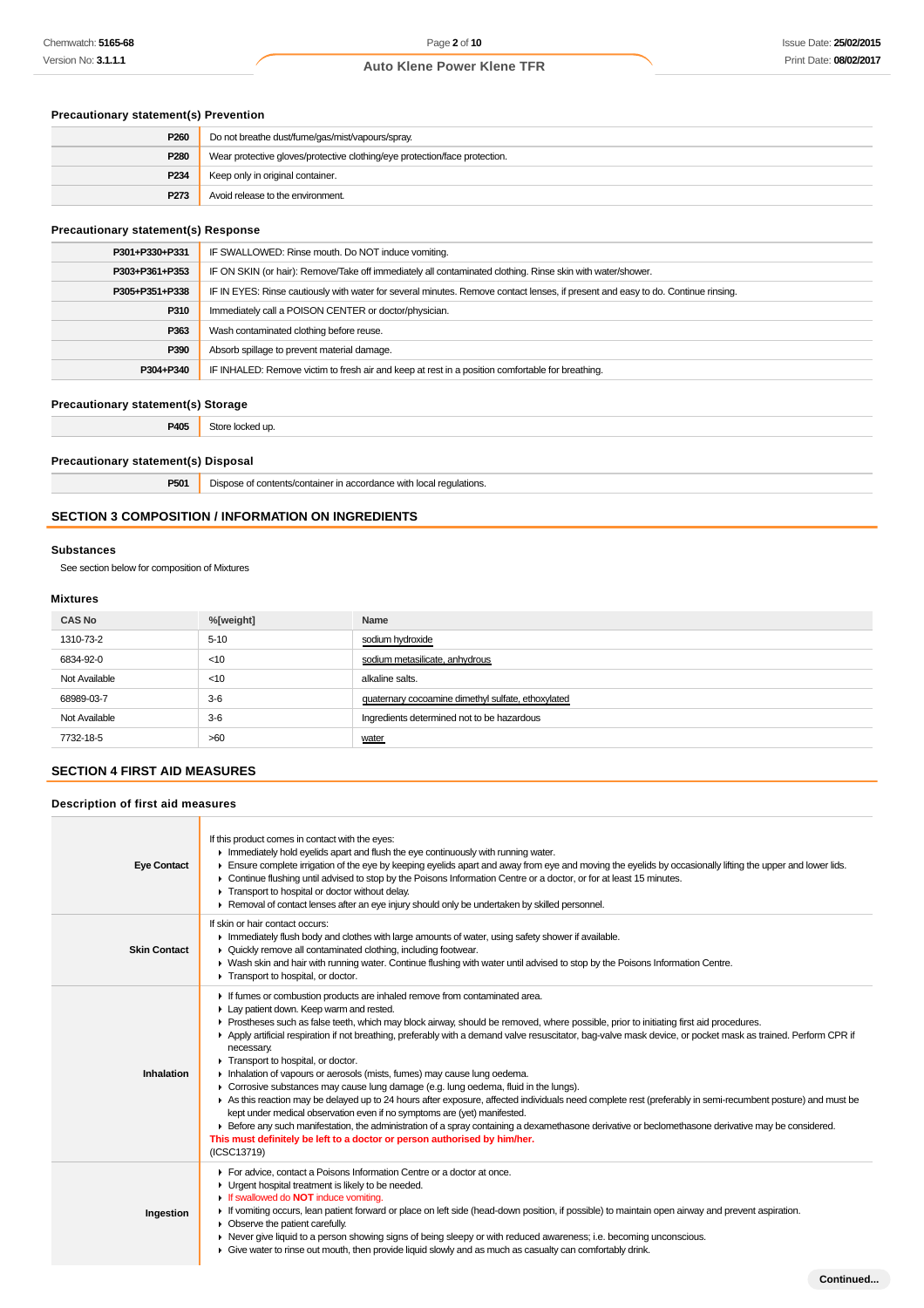**F** Transport to hospital or doctor without delay.

#### **Indication of any immediate medical attention and special treatment needed**

Treat symptomatically.

- For acute or short-term repeated exposures to highly alkaline materials:
- **Respiratory stress is uncommon but present occasionally because of soft tissue edema.**
- Unless endotracheal intubation can be accomplished under direct vision, cricothyroidotomy or tracheotomy may be necessary.
- Oxygen is given as indicated.
- The presence of shock suggests perforation and mandates an intravenous line and fluid administration.

Damage due to alkaline corrosives occurs by liquefaction necrosis whereby the saponification of fats and solubilisation of proteins allow deep penetration into the tissue. Alkalis continue to cause damage after exposure.

INGESTION:

Milk and water are the preferred diluents

No more than 2 glasses of water should be given to an adult.

Neutralising agents should never be given since exothermic heat reaction may compound injury.

\* Catharsis and emesis are absolutely contra-indicated.

\* Activated charcoal does not absorb alkali.

\* Gastric lavage should not be used.

Supportive care involves the following:

- Withhold oral feedings initially.
- If endoscopy confirms transmucosal injury start steroids only within the first 48 hours.
- Carefully evaluate the amount of tissue necrosis before assessing the need for surgical intervention.
- Patients should be instructed to seek medical attention whenever they develop difficulty in swallowing (dysphagia).

SKIN AND EYE:

Injury should be irrigated for 20-30 minutes.

Eye injuries require saline. [Ellenhorn & Barceloux: Medical Toxicology]

## **SECTION 5 FIREFIGHTING MEASURES**

#### **Extinguishing media**

The product contains a substantial proportion of water, therefore there are no restrictions on the type of extinguishing media which may be used. Choice of extinguishing media should take into account surrounding areas

Though the material is non-combustible, evaporation of water from the mixture, caused by the heat of nearby fire, may produce floating layers of combustible substances. In such an event consider:

- $\blacktriangleright$  foam.
- dry chemical powder.
- carbon dioxide.

#### **Special hazards arising from the substrate or mixture**

| opoolal hazardə arising from the substrate or imxtare |                                                                                                                                                                                                                                                                                                                                                                                                                                                                                    |  |  |
|-------------------------------------------------------|------------------------------------------------------------------------------------------------------------------------------------------------------------------------------------------------------------------------------------------------------------------------------------------------------------------------------------------------------------------------------------------------------------------------------------------------------------------------------------|--|--|
| <b>Fire Incompatibility</b>                           | None known.                                                                                                                                                                                                                                                                                                                                                                                                                                                                        |  |  |
| <b>Advice for firefighters</b>                        |                                                                                                                                                                                                                                                                                                                                                                                                                                                                                    |  |  |
| <b>Fire Fighting</b>                                  | Alert Fire Brigade and tell them location and nature of hazard.<br>▶ Wear full body protective clothing with breathing apparatus.<br>• Prevent, by any means available, spillage from entering drains or water course.<br>• Use fire fighting procedures suitable for surrounding area.<br>Do not approach containers suspected to be hot.<br>▶ Cool fire exposed containers with water spray from a protected location.<br>If safe to do so, remove containers from path of fire. |  |  |
| <b>Fire/Explosion Hazard</b>                          | The material is not readily combustible under normal conditions.<br>► However, it will break down under fire conditions and the organic component may burn.<br>Not considered to be a significant fire risk.<br>Heat may cause expansion or decomposition with violent rupture of containers.<br>Decomposes on heating and may produce toxic fumes of carbon monoxide (CO).<br>• May emit acrid smoke.<br>Decomposes on heating and produces toxic fumes of:                       |  |  |
|                                                       | carbon dioxide (CO2)<br>metal oxides<br>other pyrolysis products typical of burning organic material.<br>May emit corrosive fumes.                                                                                                                                                                                                                                                                                                                                                 |  |  |
| <b>HAZCHEM</b>                                        | 2R                                                                                                                                                                                                                                                                                                                                                                                                                                                                                 |  |  |

#### **SECTION 6 ACCIDENTAL RELEASE MEASURES**

#### **Personal precautions, protective equipment and emergency procedures**

See section 8

#### **Environmental precautions**

See section 12

#### **Methods and material for containment and cleaning up**

| <b>Minor Spills</b> | Drains for storage or use areas should have retention basins for pH adjustments and dilution of spills before discharge or disposal of material.<br>Check regularly for spills and leaks.<br>Clean up all spills immediately.<br>Avoid breathing vapours and contact with skin and eyes. |
|---------------------|------------------------------------------------------------------------------------------------------------------------------------------------------------------------------------------------------------------------------------------------------------------------------------------|
|---------------------|------------------------------------------------------------------------------------------------------------------------------------------------------------------------------------------------------------------------------------------------------------------------------------------|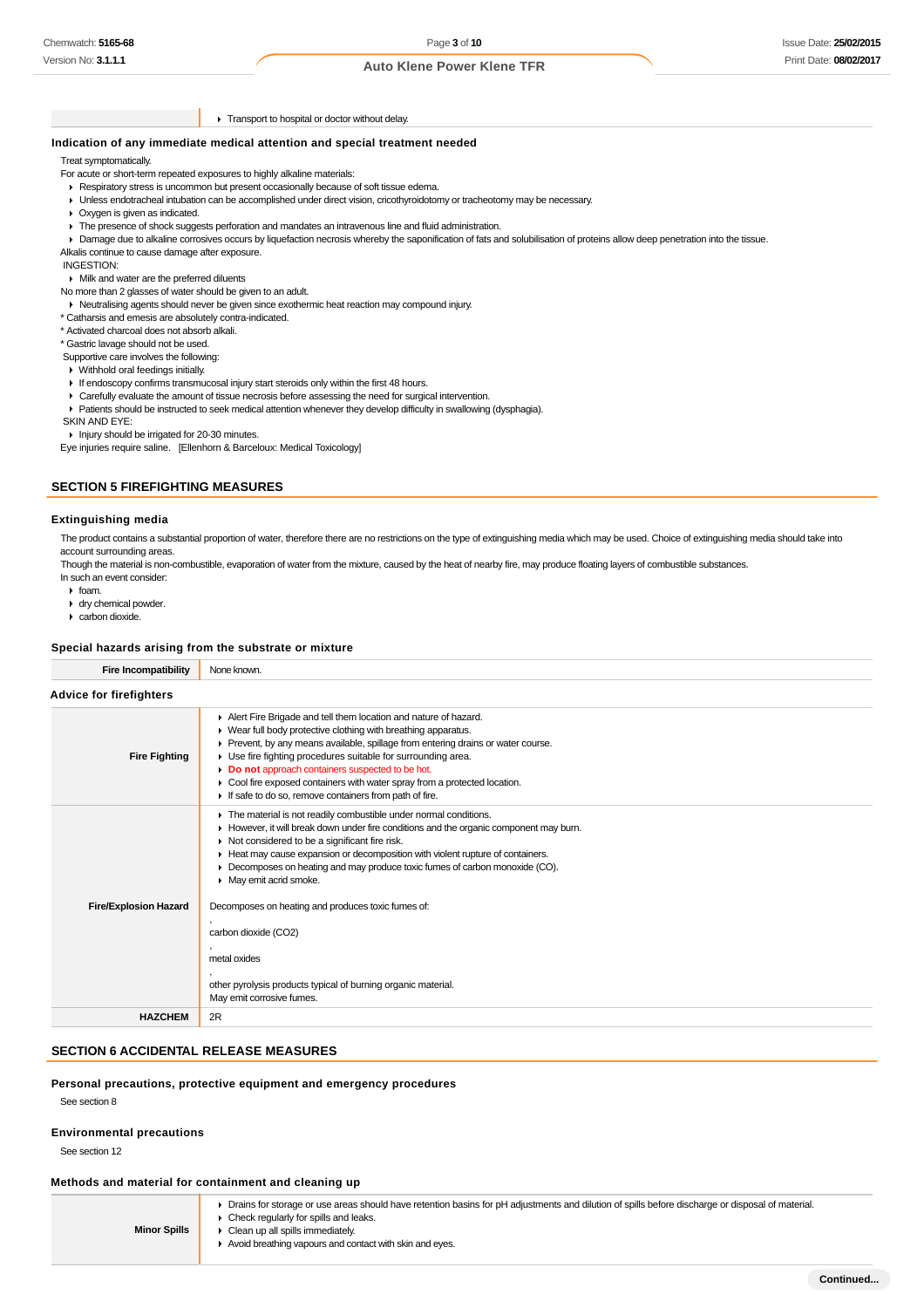|                     | Control personal contact with the substance, by using protective equipment.<br>Contain and absorb spill with sand, earth, inert material or vermiculite.<br>Wipe up.<br>Place in a suitable, labelled container for waste disposal.                                                                                                                                                                                      |
|---------------------|--------------------------------------------------------------------------------------------------------------------------------------------------------------------------------------------------------------------------------------------------------------------------------------------------------------------------------------------------------------------------------------------------------------------------|
| <b>Major Spills</b> | Clear area of personnel and move upwind.<br>Alert Fire Brigade and tell them location and nature of hazard.<br>• Wear full body protective clothing with breathing apparatus.<br>Prevent, by any means available, spillage from entering drains or water course.<br>Stop leak if safe to do so.<br>Contain spill with sand, earth or vermiculite.<br>Collect recoverable product into labelled containers for recycling. |

Personal Protective Equipment advice is contained in Section 8 of the SDS.

## **SECTION 7 HANDLING AND STORAGE**

## **Precautions for safe handling**

| Safe handling     | DO NOT allow clothing wet with material to stay in contact with skin<br>Avoid all personal contact, including inhalation.<br>• Wear protective clothing when risk of exposure occurs.<br>• Use in a well-ventilated area.<br>Avoid contact with moisture.<br>Avoid contact with incompatible materials.<br>• When handling, DO NOT eat, drink or smoke.<br>▶ Keep containers securely sealed when not in use.                                                              |
|-------------------|----------------------------------------------------------------------------------------------------------------------------------------------------------------------------------------------------------------------------------------------------------------------------------------------------------------------------------------------------------------------------------------------------------------------------------------------------------------------------|
| Other information | Store in original containers.<br>▶ Keep containers securely sealed.<br>Store in a cool, dry, well-ventilated area.<br>Store away from incompatible materials and foodstuff containers.<br>▶ Protect containers against physical damage and check regularly for leaks.<br>• Observe manufacturer's storage and handling recommendations contained within this SDS.<br>DO NOT store near acids, or oxidising agents<br>• No smoking, naked lights, heat or ignition sources. |

#### **Conditions for safe storage, including any incompatibilities**

| Suitable container      | Lined metal can, lined metal pail/ can.<br>• Plastic pail.<br>• Polyliner drum.<br>• Packing as recommended by manufacturer.<br>Check all containers are clearly labelled and free from leaks.<br>For low viscosity materials<br>• Drums and jerricans must be of the non-removable head type.<br>• Where a can is to be used as an inner package, the can must have a screwed enclosure.<br>For materials with a viscosity of at least 2680 cSt. (23 deg. C) and solids (between 15 C deg. and 40 deg C.):<br>Removable head packaging;<br>Cans with friction closures and<br>• low pressure tubes and cartridges<br>may be used.<br>Where combination packages are used, and the inner packages are of glass, porcelain or stoneware, there must be sufficient inert cushioning material in<br>contact with inner and outer packages unless the outer packaging is a close fitting moulded plastic box and the substances are not incompatible with the<br>plastic. |
|-------------------------|-----------------------------------------------------------------------------------------------------------------------------------------------------------------------------------------------------------------------------------------------------------------------------------------------------------------------------------------------------------------------------------------------------------------------------------------------------------------------------------------------------------------------------------------------------------------------------------------------------------------------------------------------------------------------------------------------------------------------------------------------------------------------------------------------------------------------------------------------------------------------------------------------------------------------------------------------------------------------|
| Storage incompatibility | ► Avoid strong acids, acid chlorides, acid anhydrides and chloroformates.<br>Avoid contact with copper, aluminium and their alloys.                                                                                                                                                                                                                                                                                                                                                                                                                                                                                                                                                                                                                                                                                                                                                                                                                                   |

## **SECTION 8 EXPOSURE CONTROLS / PERSONAL PROTECTION**

## **Control parameters**

## **OCCUPATIONAL EXPOSURE LIMITS (OEL)**

## **INGREDIENT DATA**

| Source                                                | Ingredient                             | <b>Material name</b> | <b>TWA</b>         |               | <b>STEL</b>          |               | Peak             | <b>Notes</b>  |  |
|-------------------------------------------------------|----------------------------------------|----------------------|--------------------|---------------|----------------------|---------------|------------------|---------------|--|
| Australia Exposure Standards                          | sodium hydroxide                       | Sodium hydroxide     |                    | Not Available | Not Available        |               | $2 \text{ mg/m}$ | Not Available |  |
| <b>EMERGENCY LIMITS</b>                               |                                        |                      |                    |               |                      |               |                  |               |  |
| Ingredient                                            | <b>Material name</b>                   |                      |                    | TEEL-1        |                      | TEEL-2        |                  | TEEL-3        |  |
| sodium hydroxide                                      | Sodium hydroxide                       |                      |                    | Not Available |                      | Not Available |                  | Not Available |  |
| sodium metasilicate,<br>anhydrous                     | Sodium silicate; (Sodium metasilicate) |                      | $3.8 \text{ mg/m}$ |               | 42 mg/m3             |               | 250 mg/m3        |               |  |
|                                                       |                                        |                      |                    |               |                      |               |                  |               |  |
| Ingredient                                            | <b>Original IDLH</b>                   |                      |                    |               | <b>Revised IDLH</b>  |               |                  |               |  |
| sodium hydroxide                                      | 250 mg/m3                              |                      |                    |               | $10 \,\mathrm{mq/m}$ |               |                  |               |  |
| sodium metasilicate,<br>anhydrous                     | Not Available                          |                      |                    |               | Not Available        |               |                  |               |  |
| alkaline salts.                                       | Not Available                          |                      |                    | Not Available |                      |               |                  |               |  |
| quaternary cocoamine dimethyl<br>sulfate, ethoxylated | Not Available                          |                      | Not Available      |               |                      |               |                  |               |  |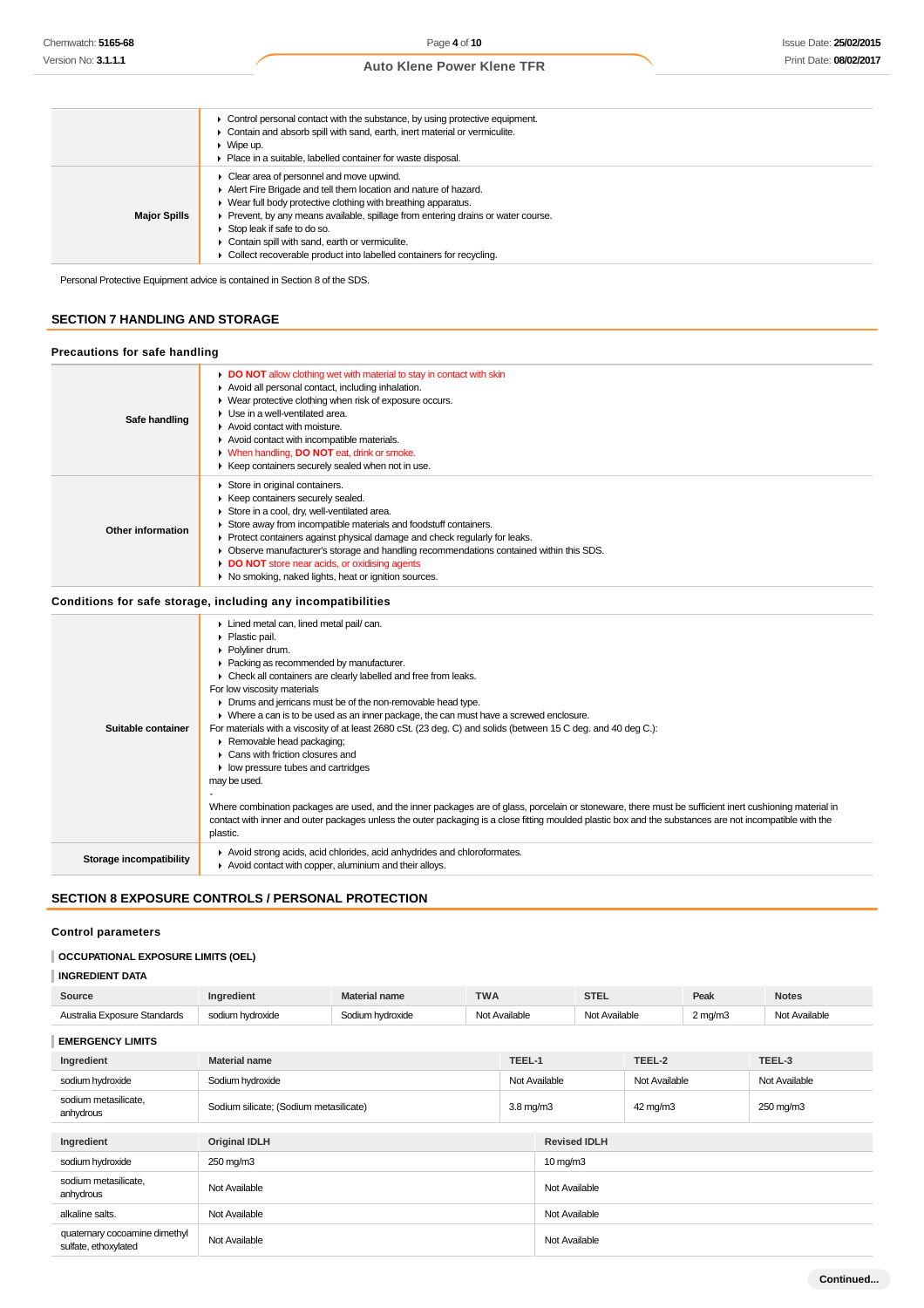| Ingredients determined not to<br>be hazardous | Not Available      | Not Available |
|-----------------------------------------------|--------------------|---------------|
| water                                         | Available<br>Not A | Not Available |

| Chemwatch: 5165-68                                                                                                                                                                                                     |                                                                                                                                                                                                                                                                                                                                                                                                                                                                                                                                                                                                                                                                                                                                                                                                                                                                                                                                                                                                                                                                                                                                                                                                                                                                     |                                                                                                                                                                                                                                                                                                                                                                                                                                                                                                                                                                                                                                                                                                                                                                                                                                                                                                                                                 | Page 5 of 10                                                                                                                                                                                                                                                                                                                                                                                      |               |                                                                  |                                                                                         | <b>Issue Date: 25/02/20</b>                                                                                                                                                                                                                                                                  |
|------------------------------------------------------------------------------------------------------------------------------------------------------------------------------------------------------------------------|---------------------------------------------------------------------------------------------------------------------------------------------------------------------------------------------------------------------------------------------------------------------------------------------------------------------------------------------------------------------------------------------------------------------------------------------------------------------------------------------------------------------------------------------------------------------------------------------------------------------------------------------------------------------------------------------------------------------------------------------------------------------------------------------------------------------------------------------------------------------------------------------------------------------------------------------------------------------------------------------------------------------------------------------------------------------------------------------------------------------------------------------------------------------------------------------------------------------------------------------------------------------|-------------------------------------------------------------------------------------------------------------------------------------------------------------------------------------------------------------------------------------------------------------------------------------------------------------------------------------------------------------------------------------------------------------------------------------------------------------------------------------------------------------------------------------------------------------------------------------------------------------------------------------------------------------------------------------------------------------------------------------------------------------------------------------------------------------------------------------------------------------------------------------------------------------------------------------------------|---------------------------------------------------------------------------------------------------------------------------------------------------------------------------------------------------------------------------------------------------------------------------------------------------------------------------------------------------------------------------------------------------|---------------|------------------------------------------------------------------|-----------------------------------------------------------------------------------------|----------------------------------------------------------------------------------------------------------------------------------------------------------------------------------------------------------------------------------------------------------------------------------------------|
| Version No: <b>3.1.1.1</b>                                                                                                                                                                                             | <b>Auto Klene Power Klene TFR</b>                                                                                                                                                                                                                                                                                                                                                                                                                                                                                                                                                                                                                                                                                                                                                                                                                                                                                                                                                                                                                                                                                                                                                                                                                                   |                                                                                                                                                                                                                                                                                                                                                                                                                                                                                                                                                                                                                                                                                                                                                                                                                                                                                                                                                 |                                                                                                                                                                                                                                                                                                                                                                                                   |               | Print Date: 08/02/20                                             |                                                                                         |                                                                                                                                                                                                                                                                                              |
|                                                                                                                                                                                                                        |                                                                                                                                                                                                                                                                                                                                                                                                                                                                                                                                                                                                                                                                                                                                                                                                                                                                                                                                                                                                                                                                                                                                                                                                                                                                     |                                                                                                                                                                                                                                                                                                                                                                                                                                                                                                                                                                                                                                                                                                                                                                                                                                                                                                                                                 |                                                                                                                                                                                                                                                                                                                                                                                                   |               |                                                                  |                                                                                         |                                                                                                                                                                                                                                                                                              |
| Ingredients determined not to<br>be hazardous                                                                                                                                                                          | Not Available                                                                                                                                                                                                                                                                                                                                                                                                                                                                                                                                                                                                                                                                                                                                                                                                                                                                                                                                                                                                                                                                                                                                                                                                                                                       |                                                                                                                                                                                                                                                                                                                                                                                                                                                                                                                                                                                                                                                                                                                                                                                                                                                                                                                                                 |                                                                                                                                                                                                                                                                                                                                                                                                   | Not Available |                                                                  |                                                                                         |                                                                                                                                                                                                                                                                                              |
| water                                                                                                                                                                                                                  | Not Available                                                                                                                                                                                                                                                                                                                                                                                                                                                                                                                                                                                                                                                                                                                                                                                                                                                                                                                                                                                                                                                                                                                                                                                                                                                       |                                                                                                                                                                                                                                                                                                                                                                                                                                                                                                                                                                                                                                                                                                                                                                                                                                                                                                                                                 |                                                                                                                                                                                                                                                                                                                                                                                                   | Not Available |                                                                  |                                                                                         |                                                                                                                                                                                                                                                                                              |
|                                                                                                                                                                                                                        |                                                                                                                                                                                                                                                                                                                                                                                                                                                                                                                                                                                                                                                                                                                                                                                                                                                                                                                                                                                                                                                                                                                                                                                                                                                                     |                                                                                                                                                                                                                                                                                                                                                                                                                                                                                                                                                                                                                                                                                                                                                                                                                                                                                                                                                 |                                                                                                                                                                                                                                                                                                                                                                                                   |               |                                                                  |                                                                                         |                                                                                                                                                                                                                                                                                              |
| <b>Exposure controls</b>                                                                                                                                                                                               |                                                                                                                                                                                                                                                                                                                                                                                                                                                                                                                                                                                                                                                                                                                                                                                                                                                                                                                                                                                                                                                                                                                                                                                                                                                                     |                                                                                                                                                                                                                                                                                                                                                                                                                                                                                                                                                                                                                                                                                                                                                                                                                                                                                                                                                 |                                                                                                                                                                                                                                                                                                                                                                                                   |               |                                                                  |                                                                                         |                                                                                                                                                                                                                                                                                              |
| Appropriate engineering<br>controls                                                                                                                                                                                    |                                                                                                                                                                                                                                                                                                                                                                                                                                                                                                                                                                                                                                                                                                                                                                                                                                                                                                                                                                                                                                                                                                                                                                                                                                                                     | Engineering controls are used to remove a hazard or place a barrier between the worker and the hazard. Well-designed engineering controls can be highly<br>effective in protecting workers and will typically be independent of worker interactions to provide this high level of protection.<br>The basic types of engineering controls are:<br>Process controls which involve changing the way a job activity or process is done to reduce the risk.<br>Enclosure and/or isolation of emission source which keeps a selected hazard "physically" away from the worker and ventilation that strategically "adds" and<br>"removes" air in the work environment. Ventilation can remove or dilute an air contaminant if designed properly. The design of a ventilation system must match<br>the particular process and chemical or contaminant in use.<br>Employers may need to use multiple types of controls to prevent employee overexposure. |                                                                                                                                                                                                                                                                                                                                                                                                   |               |                                                                  |                                                                                         |                                                                                                                                                                                                                                                                                              |
| <b>Personal protection</b>                                                                                                                                                                                             |                                                                                                                                                                                                                                                                                                                                                                                                                                                                                                                                                                                                                                                                                                                                                                                                                                                                                                                                                                                                                                                                                                                                                                                                                                                                     |                                                                                                                                                                                                                                                                                                                                                                                                                                                                                                                                                                                                                                                                                                                                                                                                                                                                                                                                                 |                                                                                                                                                                                                                                                                                                                                                                                                   |               |                                                                  |                                                                                         |                                                                                                                                                                                                                                                                                              |
| Eye and face protection                                                                                                                                                                                                | Chemical goggles.<br>Full face shield may be required for supplementary but never for primary protection of eyes.<br>► Contact lenses may pose a special hazard; soft contact lenses may absorb and concentrate irritants. A written policy document, describing the wearing of<br>lenses or restrictions on use, should be created for each workplace or task. This should include a review of lens absorption and adsorption for the class of<br>chemicals in use and an account of injury experience. Medical and first-aid personnel should be trained in their removal and suitable equipment should be<br>readily available. In the event of chemical exposure, begin eye irrigation immediately and remove contact lens as soon as practicable.                                                                                                                                                                                                                                                                                                                                                                                                                                                                                                              |                                                                                                                                                                                                                                                                                                                                                                                                                                                                                                                                                                                                                                                                                                                                                                                                                                                                                                                                                 |                                                                                                                                                                                                                                                                                                                                                                                                   |               |                                                                  |                                                                                         |                                                                                                                                                                                                                                                                                              |
| <b>Skin protection</b>                                                                                                                                                                                                 | See Hand protection below                                                                                                                                                                                                                                                                                                                                                                                                                                                                                                                                                                                                                                                                                                                                                                                                                                                                                                                                                                                                                                                                                                                                                                                                                                           |                                                                                                                                                                                                                                                                                                                                                                                                                                                                                                                                                                                                                                                                                                                                                                                                                                                                                                                                                 |                                                                                                                                                                                                                                                                                                                                                                                                   |               |                                                                  |                                                                                         |                                                                                                                                                                                                                                                                                              |
| Hands/feet protection                                                                                                                                                                                                  | • Wear safety footwear or safety gumboots, e.g. Rubber<br>▶ When handling corrosive liquids, wear trousers or overalls outside of boots, to avoid spills entering boots.<br><b>NOTE:</b><br>The material may produce skin sensitisation in predisposed individuals. Care must be taken, when removing gloves and other protective equipment, to avoid<br>all possible skin contact.<br>► Contaminated leather items, such as shoes, belts and watch-bands should be removed and destroyed.<br>The selection of suitable gloves does not only depend on the material, but also on further marks of quality which vary from manufacturer to manufacturer. Where<br>the chemical is a preparation of several substances, the resistance of the glove material can not be calculated in advance and has therefore to be checked prior<br>to the application.<br>The exact break through time for substances has to be obtained from the manufacturer of the protective gloves and has to be observed when making a final<br>choice.<br>Personal hygiene is a key element of effective hand care. Gloves must only be worn on clean hands. After using gloves, hands should be washed and dried<br>thoroughly. Application of a non-perfumed moisturizer is recommended. |                                                                                                                                                                                                                                                                                                                                                                                                                                                                                                                                                                                                                                                                                                                                                                                                                                                                                                                                                 |                                                                                                                                                                                                                                                                                                                                                                                                   |               |                                                                  |                                                                                         |                                                                                                                                                                                                                                                                                              |
| <b>Body protection</b>                                                                                                                                                                                                 | See Other protection below                                                                                                                                                                                                                                                                                                                                                                                                                                                                                                                                                                                                                                                                                                                                                                                                                                                                                                                                                                                                                                                                                                                                                                                                                                          |                                                                                                                                                                                                                                                                                                                                                                                                                                                                                                                                                                                                                                                                                                                                                                                                                                                                                                                                                 |                                                                                                                                                                                                                                                                                                                                                                                                   |               |                                                                  |                                                                                         |                                                                                                                                                                                                                                                                                              |
| Other protection                                                                                                                                                                                                       | • Overalls.<br>▶ PVC Apron.<br>PVC protective suit may be required if exposure severe.<br>Eyewash unit.<br>Ensure there is ready access to a safety shower.                                                                                                                                                                                                                                                                                                                                                                                                                                                                                                                                                                                                                                                                                                                                                                                                                                                                                                                                                                                                                                                                                                         |                                                                                                                                                                                                                                                                                                                                                                                                                                                                                                                                                                                                                                                                                                                                                                                                                                                                                                                                                 |                                                                                                                                                                                                                                                                                                                                                                                                   |               |                                                                  |                                                                                         |                                                                                                                                                                                                                                                                                              |
| <b>Thermal hazards</b>                                                                                                                                                                                                 | Not Available                                                                                                                                                                                                                                                                                                                                                                                                                                                                                                                                                                                                                                                                                                                                                                                                                                                                                                                                                                                                                                                                                                                                                                                                                                                       |                                                                                                                                                                                                                                                                                                                                                                                                                                                                                                                                                                                                                                                                                                                                                                                                                                                                                                                                                 |                                                                                                                                                                                                                                                                                                                                                                                                   |               |                                                                  |                                                                                         |                                                                                                                                                                                                                                                                                              |
| Recommended material(s)<br><b>GLOVE SELECTION INDEX</b><br>Glove selection is based on a modified presentation of the:<br>"Forsberg Clothing Performance Index".<br>generated selection:<br>Auto Klene Power Klene TFR | The effect(s) of the following substance(s) are taken into account in the computer-                                                                                                                                                                                                                                                                                                                                                                                                                                                                                                                                                                                                                                                                                                                                                                                                                                                                                                                                                                                                                                                                                                                                                                                 |                                                                                                                                                                                                                                                                                                                                                                                                                                                                                                                                                                                                                                                                                                                                                                                                                                                                                                                                                 | <b>Respiratory protection</b><br>Z88 or national equivalent)<br>varies with Type of filter.                                                                                                                                                                                                                                                                                                       |               | "Exposure Standard" (or ES), respiratory protection is required. |                                                                                         | Type AK-P Filter of sufficient capacity. (AS/NZS 1716 & 1715, EN 143:2000 & 149:2001, ANSI<br>Where the concentration of gas/particulates in the breathing zone, approaches or exceeds the<br>Degree of protection varies with both face-piece and Class of filter; the nature of protection |
| <b>Material</b>                                                                                                                                                                                                        |                                                                                                                                                                                                                                                                                                                                                                                                                                                                                                                                                                                                                                                                                                                                                                                                                                                                                                                                                                                                                                                                                                                                                                                                                                                                     | CPI                                                                                                                                                                                                                                                                                                                                                                                                                                                                                                                                                                                                                                                                                                                                                                                                                                                                                                                                             | <b>Required Minimum</b>                                                                                                                                                                                                                                                                                                                                                                           |               | <b>Half-Face</b>                                                 | <b>Full-Face</b>                                                                        | <b>Powered Air</b>                                                                                                                                                                                                                                                                           |
| <b>BUTYL</b>                                                                                                                                                                                                           |                                                                                                                                                                                                                                                                                                                                                                                                                                                                                                                                                                                                                                                                                                                                                                                                                                                                                                                                                                                                                                                                                                                                                                                                                                                                     | C                                                                                                                                                                                                                                                                                                                                                                                                                                                                                                                                                                                                                                                                                                                                                                                                                                                                                                                                               | <b>Protection Factor</b>                                                                                                                                                                                                                                                                                                                                                                          |               | Respirator                                                       | Respirator                                                                              | Respirator                                                                                                                                                                                                                                                                                   |
| NAT+NEOPR+NITRILE                                                                                                                                                                                                      |                                                                                                                                                                                                                                                                                                                                                                                                                                                                                                                                                                                                                                                                                                                                                                                                                                                                                                                                                                                                                                                                                                                                                                                                                                                                     | С                                                                                                                                                                                                                                                                                                                                                                                                                                                                                                                                                                                                                                                                                                                                                                                                                                                                                                                                               | up to $10 \times ES$                                                                                                                                                                                                                                                                                                                                                                              |               | AK-AUS P2                                                        |                                                                                         | AK-PAPR-AUS /<br>Class 1 P2                                                                                                                                                                                                                                                                  |
| NATURAL RUBBER                                                                                                                                                                                                         |                                                                                                                                                                                                                                                                                                                                                                                                                                                                                                                                                                                                                                                                                                                                                                                                                                                                                                                                                                                                                                                                                                                                                                                                                                                                     | C                                                                                                                                                                                                                                                                                                                                                                                                                                                                                                                                                                                                                                                                                                                                                                                                                                                                                                                                               |                                                                                                                                                                                                                                                                                                                                                                                                   |               |                                                                  | AK-AUS / Class                                                                          |                                                                                                                                                                                                                                                                                              |
| NATURAL+NEOPRENE                                                                                                                                                                                                       |                                                                                                                                                                                                                                                                                                                                                                                                                                                                                                                                                                                                                                                                                                                                                                                                                                                                                                                                                                                                                                                                                                                                                                                                                                                                     | C                                                                                                                                                                                                                                                                                                                                                                                                                                                                                                                                                                                                                                                                                                                                                                                                                                                                                                                                               | up to $50 \times ES$                                                                                                                                                                                                                                                                                                                                                                              |               |                                                                  | 1 P <sub>2</sub>                                                                        |                                                                                                                                                                                                                                                                                              |
| <b>NEOPRENE</b>                                                                                                                                                                                                        |                                                                                                                                                                                                                                                                                                                                                                                                                                                                                                                                                                                                                                                                                                                                                                                                                                                                                                                                                                                                                                                                                                                                                                                                                                                                     | C                                                                                                                                                                                                                                                                                                                                                                                                                                                                                                                                                                                                                                                                                                                                                                                                                                                                                                                                               | up to $100 \times ES$                                                                                                                                                                                                                                                                                                                                                                             |               | $\overline{\phantom{a}}$                                         | AK-2 P2                                                                                 | AK-PAPR-2 P2 ^                                                                                                                                                                                                                                                                               |
| NEOPRENE/NATURAL                                                                                                                                                                                                       |                                                                                                                                                                                                                                                                                                                                                                                                                                                                                                                                                                                                                                                                                                                                                                                                                                                                                                                                                                                                                                                                                                                                                                                                                                                                     | C                                                                                                                                                                                                                                                                                                                                                                                                                                                                                                                                                                                                                                                                                                                                                                                                                                                                                                                                               | ^ - Full-face                                                                                                                                                                                                                                                                                                                                                                                     |               |                                                                  |                                                                                         |                                                                                                                                                                                                                                                                                              |
| <b>NITRILE</b>                                                                                                                                                                                                         |                                                                                                                                                                                                                                                                                                                                                                                                                                                                                                                                                                                                                                                                                                                                                                                                                                                                                                                                                                                                                                                                                                                                                                                                                                                                     | С                                                                                                                                                                                                                                                                                                                                                                                                                                                                                                                                                                                                                                                                                                                                                                                                                                                                                                                                               |                                                                                                                                                                                                                                                                                                                                                                                                   |               |                                                                  |                                                                                         | $A(All classes) = Organic vapours, B AUS or B1 = Acid gases, B2 = Acid gas or hydrogen$                                                                                                                                                                                                      |
| NITRILE+PVC                                                                                                                                                                                                            |                                                                                                                                                                                                                                                                                                                                                                                                                                                                                                                                                                                                                                                                                                                                                                                                                                                                                                                                                                                                                                                                                                                                                                                                                                                                     | C                                                                                                                                                                                                                                                                                                                                                                                                                                                                                                                                                                                                                                                                                                                                                                                                                                                                                                                                               |                                                                                                                                                                                                                                                                                                                                                                                                   |               |                                                                  | cyanide (HCN), B3 = Acid gas or hydrogen cyanide (HCN), $E =$ Sulfur dioxide (SO2), G = | Agricultural chemicals, $K =$ Ammonia(NH3), Hg = Mercury, NO = Oxides of nitrogen, MB =                                                                                                                                                                                                      |
| <b>PE</b>                                                                                                                                                                                                              |                                                                                                                                                                                                                                                                                                                                                                                                                                                                                                                                                                                                                                                                                                                                                                                                                                                                                                                                                                                                                                                                                                                                                                                                                                                                     | C                                                                                                                                                                                                                                                                                                                                                                                                                                                                                                                                                                                                                                                                                                                                                                                                                                                                                                                                               |                                                                                                                                                                                                                                                                                                                                                                                                   |               |                                                                  | Methyl bromide, $AX = Low$ boiling point organic compounds (below 65 degC)              |                                                                                                                                                                                                                                                                                              |
| PE/EVAL/PE                                                                                                                                                                                                             |                                                                                                                                                                                                                                                                                                                                                                                                                                                                                                                                                                                                                                                                                                                                                                                                                                                                                                                                                                                                                                                                                                                                                                                                                                                                     | C                                                                                                                                                                                                                                                                                                                                                                                                                                                                                                                                                                                                                                                                                                                                                                                                                                                                                                                                               |                                                                                                                                                                                                                                                                                                                                                                                                   |               |                                                                  |                                                                                         |                                                                                                                                                                                                                                                                                              |
| <b>PVA</b>                                                                                                                                                                                                             |                                                                                                                                                                                                                                                                                                                                                                                                                                                                                                                                                                                                                                                                                                                                                                                                                                                                                                                                                                                                                                                                                                                                                                                                                                                                     | C                                                                                                                                                                                                                                                                                                                                                                                                                                                                                                                                                                                                                                                                                                                                                                                                                                                                                                                                               | Cartridge respirators should never be used for emergency ingress or in areas of unknown<br>vapour concentrations or oxygen content. The wearer must be warned to leave the contaminated<br>area immediately on detecting any odours through the respirator. The odour may indicate that<br>C<br>the mask is not functioning properly, that the vapour concentration is too high, or that the mask |               |                                                                  |                                                                                         |                                                                                                                                                                                                                                                                                              |
| <b>PVC</b>                                                                                                                                                                                                             |                                                                                                                                                                                                                                                                                                                                                                                                                                                                                                                                                                                                                                                                                                                                                                                                                                                                                                                                                                                                                                                                                                                                                                                                                                                                     |                                                                                                                                                                                                                                                                                                                                                                                                                                                                                                                                                                                                                                                                                                                                                                                                                                                                                                                                                 |                                                                                                                                                                                                                                                                                                                                                                                                   |               |                                                                  |                                                                                         |                                                                                                                                                                                                                                                                                              |
| SARANEX-23                                                                                                                                                                                                             |                                                                                                                                                                                                                                                                                                                                                                                                                                                                                                                                                                                                                                                                                                                                                                                                                                                                                                                                                                                                                                                                                                                                                                                                                                                                     | С                                                                                                                                                                                                                                                                                                                                                                                                                                                                                                                                                                                                                                                                                                                                                                                                                                                                                                                                               |                                                                                                                                                                                                                                                                                                                                                                                                   |               |                                                                  |                                                                                         | is not properly fitted. Because of these limitations, only restricted use of cartridge respirators is                                                                                                                                                                                        |
| CADANEY 22 2 BLV                                                                                                                                                                                                       |                                                                                                                                                                                                                                                                                                                                                                                                                                                                                                                                                                                                                                                                                                                                                                                                                                                                                                                                                                                                                                                                                                                                                                                                                                                                     |                                                                                                                                                                                                                                                                                                                                                                                                                                                                                                                                                                                                                                                                                                                                                                                                                                                                                                                                                 | considered appropriate.                                                                                                                                                                                                                                                                                                                                                                           |               |                                                                  |                                                                                         |                                                                                                                                                                                                                                                                                              |

## **Recommended material(s)**

| <b>Material</b>       | CPI |
|-----------------------|-----|
| <b>BUTYL</b>          | C   |
| NAT+NEOPR+NITRILE     | C   |
| <b>NATURAL RUBBER</b> | C   |
| NATURAL+NEOPRENE      | C   |
| <b>NEOPRENE</b>       | C   |
| NEOPRENE/NATURAL      | C   |
| <b>NITRILE</b>        | C   |
| NITRILE+PVC           | C   |
| PE                    | C   |
| PE/EVAL/PE            | C   |
| <b>PVA</b>            | C   |
| <b>PVC</b>            | C   |
| SARANEX-23            | C   |
| SARANEX-23 2-PLY      | C   |
| <b>TEFLON</b>         | C   |
| <b>VITON</b>          | C   |

#### **Respiratory protection**

| <b>Required Minimum</b><br><b>Protection Factor</b> | <b>Half-Face</b><br>Respirator | <b>Full-Face</b><br>Respirator     | <b>Powered Air</b><br>Respirator        |
|-----------------------------------------------------|--------------------------------|------------------------------------|-----------------------------------------|
| up to $10 \times ES$                                | AK-AUS P2                      | ٠                                  | AK-PAPR-AUS /<br>Class 1 P <sub>2</sub> |
| up to $50 \times ES$                                | ۰                              | AK-AUS / Class<br>1 P <sub>2</sub> | ۰                                       |
| up to $100 \times ES$                               | ۰                              | AK-2 P2                            | AK-PAPR-2 P2 ^                          |

#### ^ - Full-face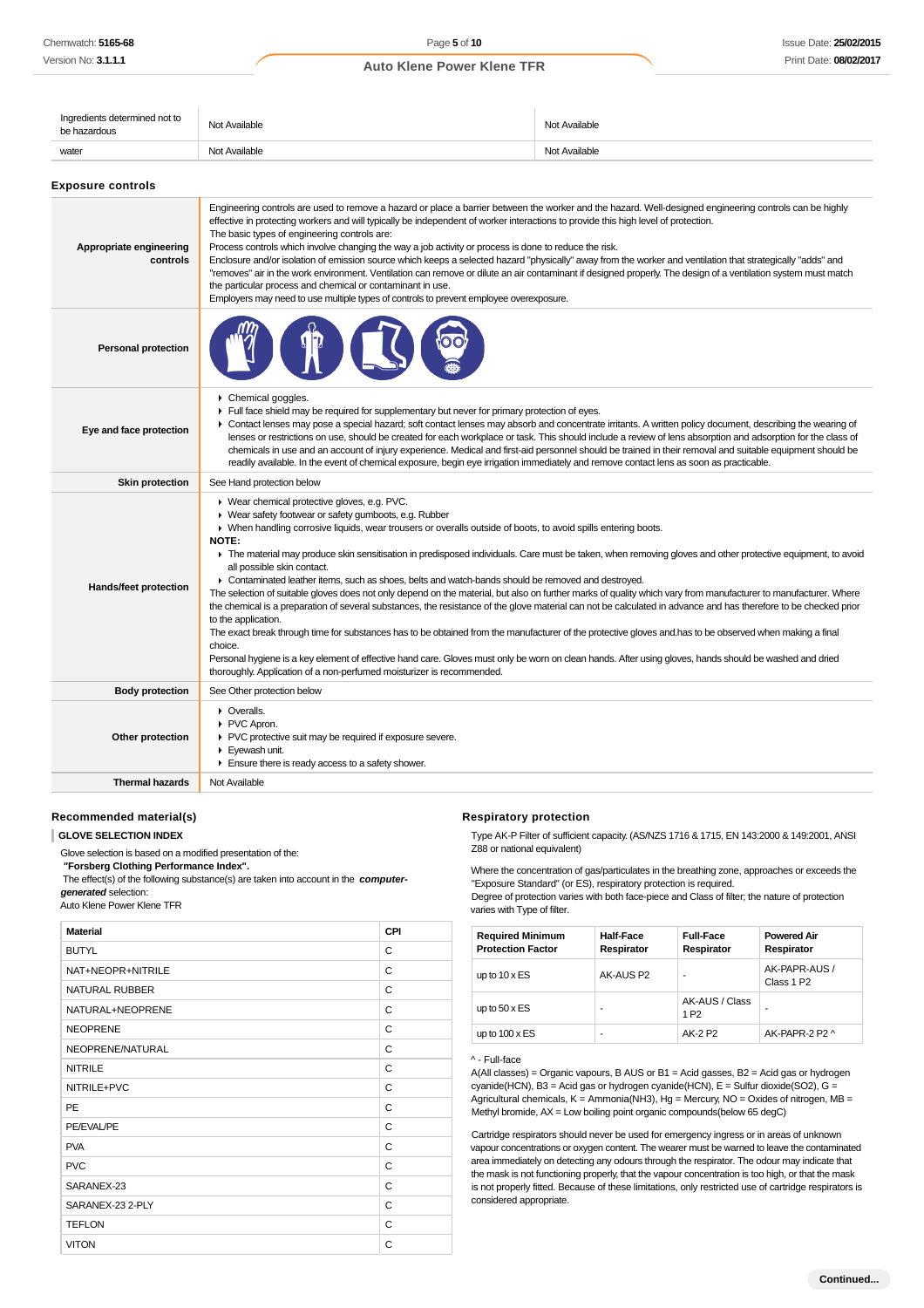VITON/CHLOROBUTYL
C

\* CPI - Chemwatch Performance Index

A: Best Selection

B: Satisfactory; may degrade after 4 hours continuous immersion

C: Poor to Dangerous Choice for other than short term immersion

**NOTE**: As a series of factors will influence the actual performance of the glove, a final selection must be based on detailed observation. -

\* Where the glove is to be used on a short term, casual or infrequent basis, factors such as "feel" or convenience (e.g. disposability), may dictate a choice of gloves which might otherwise be unsuitable following long-term or frequent use. A qualified practitioner should be consulted.

#### **SECTION 9 PHYSICAL AND CHEMICAL PROPERTIES**

### **Information on basic physical and chemical properties**

**Appearance** Light straw coloured liquid with amine odour; mixes with water.

| <b>Physical state</b>                           | Liquid         | Relative density (Water = $1$ )                   | $-1.1$         |
|-------------------------------------------------|----------------|---------------------------------------------------|----------------|
| Odour                                           | Not Available  | <b>Partition coefficient</b><br>n-octanol / water | Not Available  |
| Odour threshold                                 | Not Available  | Auto-ignition temperature<br>$(^{\circ}C)$        | Not Applicable |
| pH (as supplied)                                | 12.1           | Decomposition<br>temperature                      | Not Available  |
| Melting point / freezing<br>point (°C)          | $-0$           | Viscosity (cSt)                                   | Not Available  |
| Initial boiling point and<br>boiling range (°C) | ~100           | Molecular weight (g/mol)                          | Not Applicable |
| Flash point (°C)                                | Not Applicable | <b>Taste</b>                                      | Not Available  |
| <b>Evaporation rate</b>                         | Not Available  | <b>Explosive properties</b>                       | Not Available  |
| Flammability                                    | Not Applicable | <b>Oxidising properties</b>                       | Not Available  |
| Upper Explosive Limit (%)                       | Not Applicable | Surface Tension (dyn/cm or<br>$mN/m$ )            | Not Available  |
| Lower Explosive Limit (%)                       | Not Applicable | <b>Volatile Component (%vol)</b>                  | Not Available  |
| Vapour pressure (kPa)                           | 2.37 @ 20 degC | Gas group                                         | Not Available  |
| Solubility in water (g/L)                       | Miscible       | pH as a solution (1%)                             | Not Available  |
| Vapour density ( $Air = 1$ )                    | Not Available  | VOC g/L                                           | Not Available  |

## **SECTION 10 STABILITY AND REACTIVITY**

| Reactivity                                 | See section 7                                                                                                                      |
|--------------------------------------------|------------------------------------------------------------------------------------------------------------------------------------|
| <b>Chemical stability</b>                  | Unstable in the presence of incompatible materials.<br>▶ Product is considered stable.<br>Hazardous polymerisation will not occur. |
| Possibility of hazardous<br>reactions      | See section 7                                                                                                                      |
| <b>Conditions to avoid</b>                 | See section 7                                                                                                                      |
| Incompatible materials                     | See section 7                                                                                                                      |
| <b>Hazardous decomposition</b><br>products | See section 5                                                                                                                      |

## **SECTION 11 TOXICOLOGICAL INFORMATION**

#### **Information on toxicological effects**

| Inhaled             | Not normally a hazard due to non-volatile nature of product<br>Inhaling corrosive bases may irritate the respiratory tract. Symptoms include cough, choking, pain and damage to the mucous membrane.                                                                                                                                                                                                                                                                                                                                                                                |
|---------------------|-------------------------------------------------------------------------------------------------------------------------------------------------------------------------------------------------------------------------------------------------------------------------------------------------------------------------------------------------------------------------------------------------------------------------------------------------------------------------------------------------------------------------------------------------------------------------------------|
| Ingestion           | The material can produce chemical burns within the oral cavity and gastrointestinal tract following ingestion.<br>Accidental ingestion of the material may be damaging to the health of the individual.                                                                                                                                                                                                                                                                                                                                                                             |
| <b>Skin Contact</b> | The material can produce chemical burns following direct contact with the skin.<br>Open cuts, abraded or irritated skin should not be exposed to this material<br>Entry into the blood-stream, through, for example, cuts, abrasions or lesions, may produce systemic injury with harmful effects. Examine the skin prior to the use<br>of the material and ensure that any external damage is suitably protected.<br>This material can cause inflammation of the skin on contact in some persons.                                                                                  |
| Eye                 | The material can produce chemical burns to the eye following direct contact. Vapours or mists may be extremely irritating.<br>If applied to the eyes, this material causes severe eye damage.                                                                                                                                                                                                                                                                                                                                                                                       |
| <b>Chronic</b>      | Repeated or prolonged exposure to corrosives may result in the erosion of teeth, inflammatory and ulcerative changes in the mouth and necrosis (rarely) of the<br>jaw. Bronchial irritation, with cough, and frequent attacks of bronchial pneumonia may ensue.<br>Substance accumulation, in the human body, may occur and may cause some concern following repeated or long-term occupational exposure.<br>There is limited evidence that, skin contact with this product is more likely to cause a sensitisation reaction in some persons compared to the general<br>population. |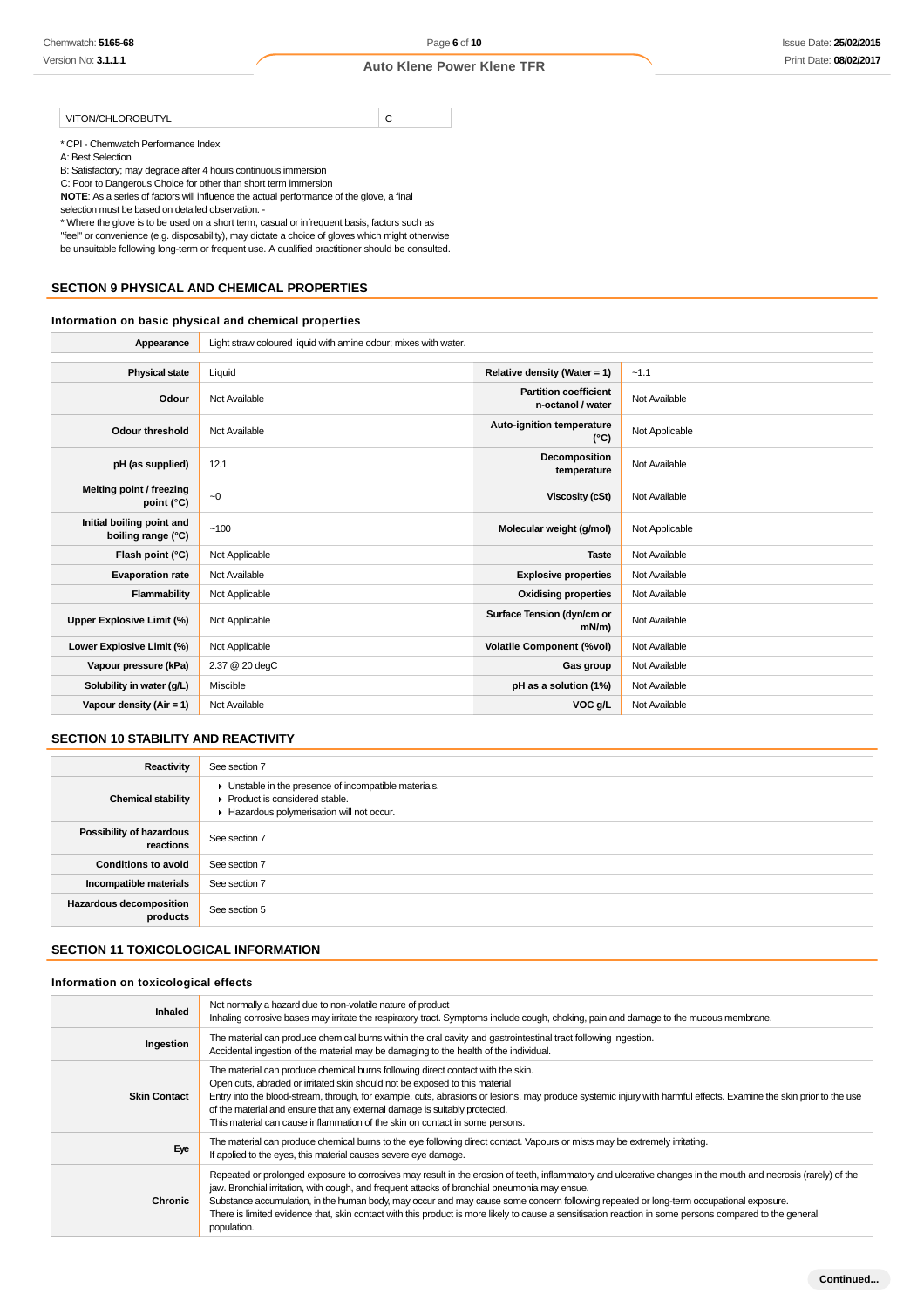| <b>Auto Klene Power Klene</b>                                                     | <b>TOXICITY</b>                                                                                                                                                                                                                                                                                                                                                                                                                                                                                                                                                                                                                                                                                                                                                                                                                                                                                                                                                                                                                                                                                                                                                                                                                                                                                                                         | <b>IRRITATION</b>               |                                                                                                                                                           |
|-----------------------------------------------------------------------------------|-----------------------------------------------------------------------------------------------------------------------------------------------------------------------------------------------------------------------------------------------------------------------------------------------------------------------------------------------------------------------------------------------------------------------------------------------------------------------------------------------------------------------------------------------------------------------------------------------------------------------------------------------------------------------------------------------------------------------------------------------------------------------------------------------------------------------------------------------------------------------------------------------------------------------------------------------------------------------------------------------------------------------------------------------------------------------------------------------------------------------------------------------------------------------------------------------------------------------------------------------------------------------------------------------------------------------------------------|---------------------------------|-----------------------------------------------------------------------------------------------------------------------------------------------------------|
| TFR                                                                               | Not Available                                                                                                                                                                                                                                                                                                                                                                                                                                                                                                                                                                                                                                                                                                                                                                                                                                                                                                                                                                                                                                                                                                                                                                                                                                                                                                                           | Not Available                   |                                                                                                                                                           |
|                                                                                   | <b>TOXICITY</b>                                                                                                                                                                                                                                                                                                                                                                                                                                                                                                                                                                                                                                                                                                                                                                                                                                                                                                                                                                                                                                                                                                                                                                                                                                                                                                                         | <b>IRRITATION</b>               |                                                                                                                                                           |
|                                                                                   | Oral (rabbit) LD50: 325 mg/kg <sup>[1]</sup>                                                                                                                                                                                                                                                                                                                                                                                                                                                                                                                                                                                                                                                                                                                                                                                                                                                                                                                                                                                                                                                                                                                                                                                                                                                                                            |                                 | Eye (rabbit): 0.05 mg/24h SEVERE                                                                                                                          |
| sodium hydroxide                                                                  |                                                                                                                                                                                                                                                                                                                                                                                                                                                                                                                                                                                                                                                                                                                                                                                                                                                                                                                                                                                                                                                                                                                                                                                                                                                                                                                                         |                                 | Eye (rabbit):1 mg/24h SEVERE                                                                                                                              |
|                                                                                   |                                                                                                                                                                                                                                                                                                                                                                                                                                                                                                                                                                                                                                                                                                                                                                                                                                                                                                                                                                                                                                                                                                                                                                                                                                                                                                                                         |                                 | Eye (rabbit):1 mg/30s rinsed-SEVERE                                                                                                                       |
|                                                                                   |                                                                                                                                                                                                                                                                                                                                                                                                                                                                                                                                                                                                                                                                                                                                                                                                                                                                                                                                                                                                                                                                                                                                                                                                                                                                                                                                         |                                 | Skin (rabbit): 500 mg/24h SEVERE                                                                                                                          |
|                                                                                   | <b>TOXICITY</b>                                                                                                                                                                                                                                                                                                                                                                                                                                                                                                                                                                                                                                                                                                                                                                                                                                                                                                                                                                                                                                                                                                                                                                                                                                                                                                                         | <b>IRRITATION</b>               |                                                                                                                                                           |
| sodium metasilicate.                                                              | dermal (rat) LD50: >5000 mg/kg <sup>[1]</sup>                                                                                                                                                                                                                                                                                                                                                                                                                                                                                                                                                                                                                                                                                                                                                                                                                                                                                                                                                                                                                                                                                                                                                                                                                                                                                           |                                 | Skin (human): 250 mg/24h SEVERE                                                                                                                           |
| anhydrous                                                                         | Oral (rat) LD50: 600 mg/kg <sup>[1]</sup>                                                                                                                                                                                                                                                                                                                                                                                                                                                                                                                                                                                                                                                                                                                                                                                                                                                                                                                                                                                                                                                                                                                                                                                                                                                                                               |                                 | Skin (rabbit): 250 mg/24h SEVERE                                                                                                                          |
| quaternary cocoamine                                                              | <b>TOXICITY</b>                                                                                                                                                                                                                                                                                                                                                                                                                                                                                                                                                                                                                                                                                                                                                                                                                                                                                                                                                                                                                                                                                                                                                                                                                                                                                                                         | <b>IRRITATION</b>               |                                                                                                                                                           |
| dimethyl sulfate,<br>ethoxylated                                                  | Not Available                                                                                                                                                                                                                                                                                                                                                                                                                                                                                                                                                                                                                                                                                                                                                                                                                                                                                                                                                                                                                                                                                                                                                                                                                                                                                                                           | Not Available                   |                                                                                                                                                           |
|                                                                                   | <b>TOXICITY</b>                                                                                                                                                                                                                                                                                                                                                                                                                                                                                                                                                                                                                                                                                                                                                                                                                                                                                                                                                                                                                                                                                                                                                                                                                                                                                                                         | <b>IRRITATION</b>               |                                                                                                                                                           |
| water                                                                             | Oral (rat) LD50: >90000 mg/kg <sup>[2]</sup>                                                                                                                                                                                                                                                                                                                                                                                                                                                                                                                                                                                                                                                                                                                                                                                                                                                                                                                                                                                                                                                                                                                                                                                                                                                                                            | Not Available                   |                                                                                                                                                           |
| Legend:                                                                           | 1. Value obtained from Europe ECHA Registered Substances - Acute toxicity 2.* Value obtained from manufacturer's SDS. Unless otherwise specified data<br>extracted from RTECS - Register of Toxic Effect of chemical Substances                                                                                                                                                                                                                                                                                                                                                                                                                                                                                                                                                                                                                                                                                                                                                                                                                                                                                                                                                                                                                                                                                                         |                                 |                                                                                                                                                           |
| <b>SODIUM HYDROXIDE</b>                                                           | The material may produce severe irritation to the eye causing pronounced inflammation. Repeated or prolonged exposure to irritants may produce<br>conjunctivitis.                                                                                                                                                                                                                                                                                                                                                                                                                                                                                                                                                                                                                                                                                                                                                                                                                                                                                                                                                                                                                                                                                                                                                                       |                                 |                                                                                                                                                           |
| <b>SODIUM HYDROXIDE &amp;</b><br>SODIUM METASILICATE,<br><b>ANHYDROUS</b>         | The material may cause severe skin irritation after prolonged or repeated exposure and may produce on contact skin redness, swelling, the production of<br>vesicles, scaling and thickening of the skin. Repeated exposures may produce severe ulceration.                                                                                                                                                                                                                                                                                                                                                                                                                                                                                                                                                                                                                                                                                                                                                                                                                                                                                                                                                                                                                                                                              |                                 |                                                                                                                                                           |
| <b>SODIUM HYDROXIDE &amp;</b><br>SODIUM METASILICATE,<br><b>ANHYDROUS</b>         | Asthma-like symptoms may continue for months or even years after exposure to the material ceases. This may be due to a non-allergenic condition known as<br>reactive airways dysfunction syndrome (RADS) which can occur following exposure to high levels of highly irritating compound. Key criteria for the diagnosis<br>of RADS include the absence of preceding respiratory disease, in a non-atopic individual, with abrupt onset of persistent asthma-like symptoms within minutes<br>to hours of a documented exposure to the irritant. A reversible airflow pattern, on spirometry, with the presence of moderate to severe bronchial hyperreactivity<br>on methacholine challenge testing and the lack of minimal lymphocytic inflammation, without eosinophilia, have also been included in the criteria for diagnosis<br>of RADS. RADS (or asthma) following an irritating inhalation is an infrequent disorder with rates related to the concentration of and duration of exposure to the<br>irritating substance. Industrial bronchitis, on the other hand, is a disorder that occurs as result of exposure due to high concentrations of irritating substance<br>(often particulate in nature) and is completely reversible after exposure ceases. The disorder is characterised by dyspnea, cough and mucus production. |                                 |                                                                                                                                                           |
| <b>QUATERNARY</b><br><b>COCOAMINE DIMETHYL</b><br>SULFATE, ETHOXYLATED<br>& WATER | No significant acute toxicological data identified in literature search.                                                                                                                                                                                                                                                                                                                                                                                                                                                                                                                                                                                                                                                                                                                                                                                                                                                                                                                                                                                                                                                                                                                                                                                                                                                                |                                 |                                                                                                                                                           |
| <b>Acute Toxicity</b>                                                             | $\circledcirc$                                                                                                                                                                                                                                                                                                                                                                                                                                                                                                                                                                                                                                                                                                                                                                                                                                                                                                                                                                                                                                                                                                                                                                                                                                                                                                                          | Carcinogenicity                 | $\circledcirc$                                                                                                                                            |
| <b>Skin Irritation/Corrosion</b>                                                  | ✔                                                                                                                                                                                                                                                                                                                                                                                                                                                                                                                                                                                                                                                                                                                                                                                                                                                                                                                                                                                                                                                                                                                                                                                                                                                                                                                                       | Reproductivity                  | $\odot$                                                                                                                                                   |
| <b>Serious Eye</b><br>Damage/Irritation                                           | ✔                                                                                                                                                                                                                                                                                                                                                                                                                                                                                                                                                                                                                                                                                                                                                                                                                                                                                                                                                                                                                                                                                                                                                                                                                                                                                                                                       | <b>STOT - Single Exposure</b>   | $\circledcirc$                                                                                                                                            |
| <b>Respiratory or Skin</b><br>sensitisation                                       | $\circledcirc$                                                                                                                                                                                                                                                                                                                                                                                                                                                                                                                                                                                                                                                                                                                                                                                                                                                                                                                                                                                                                                                                                                                                                                                                                                                                                                                          | <b>STOT - Repeated Exposure</b> | $\circledcirc$                                                                                                                                            |
| <b>Mutagenicity</b>                                                               | $\circledcirc$                                                                                                                                                                                                                                                                                                                                                                                                                                                                                                                                                                                                                                                                                                                                                                                                                                                                                                                                                                                                                                                                                                                                                                                                                                                                                                                          | <b>Aspiration Hazard</b>        | $\circledcirc$                                                                                                                                            |
|                                                                                   |                                                                                                                                                                                                                                                                                                                                                                                                                                                                                                                                                                                                                                                                                                                                                                                                                                                                                                                                                                                                                                                                                                                                                                                                                                                                                                                                         | Legend:                         | $\blacktriangleright$ - Data available but does not fill the criteria for classification<br>$\blacktriangleright$ - Data available to make classification |

– Data Not Available to make classification

## **SECTION 12 ECOLOGICAL INFORMATION**

## **Toxicity**

| Ingredient                        | Endpoint                                                                                                                                                                                                                                                                                                                                                                                 | <b>Test Duration (hr)</b> | <b>Species</b>                | Value          | Source |
|-----------------------------------|------------------------------------------------------------------------------------------------------------------------------------------------------------------------------------------------------------------------------------------------------------------------------------------------------------------------------------------------------------------------------------------|---------------------------|-------------------------------|----------------|--------|
| sodium hydroxide                  | <b>LC50</b>                                                                                                                                                                                                                                                                                                                                                                              | 96                        | Fish                          | 4.16158mg/L    | 3      |
| sodium hydroxide                  | EC50                                                                                                                                                                                                                                                                                                                                                                                     | 96                        | Algae or other aquatic plants | 1034.10043mg/L | 3      |
| sodium hydroxide                  | EC50                                                                                                                                                                                                                                                                                                                                                                                     | 384                       | Crustacea                     | 27901.643mg/L  | 3      |
| sodium hydroxide                  | <b>NOEC</b>                                                                                                                                                                                                                                                                                                                                                                              | 96                        | Fish                          | 56mg/L         | 4      |
| sodium metasilicate.<br>anhydrous | <b>LC50</b>                                                                                                                                                                                                                                                                                                                                                                              | 96                        | Fish                          | 180mg/L        |        |
| sodium metasilicate.<br>anhydrous | EC50                                                                                                                                                                                                                                                                                                                                                                                     | 96                        | Crustacea                     | 160mg/L        |        |
| Legend:                           | Extracted from 1. IUCLID Toxicity Data 2. Europe ECHA Registered Substances - Ecotoxicological Information - Aguatic Toxicity 3. EPIWIN Suite V3.12 -<br>Aquatic Toxicity Data (Estimated) 4. US EPA, Ecotox database - Aquatic Toxicity Data 5. ECETOC Aquatic Hazard Assessment Data 6. NITE (Japan) -<br>Bioconcentration Data 7. METI (Japan) - Bioconcentration Data 8. Vendor Data |                           |                               |                |        |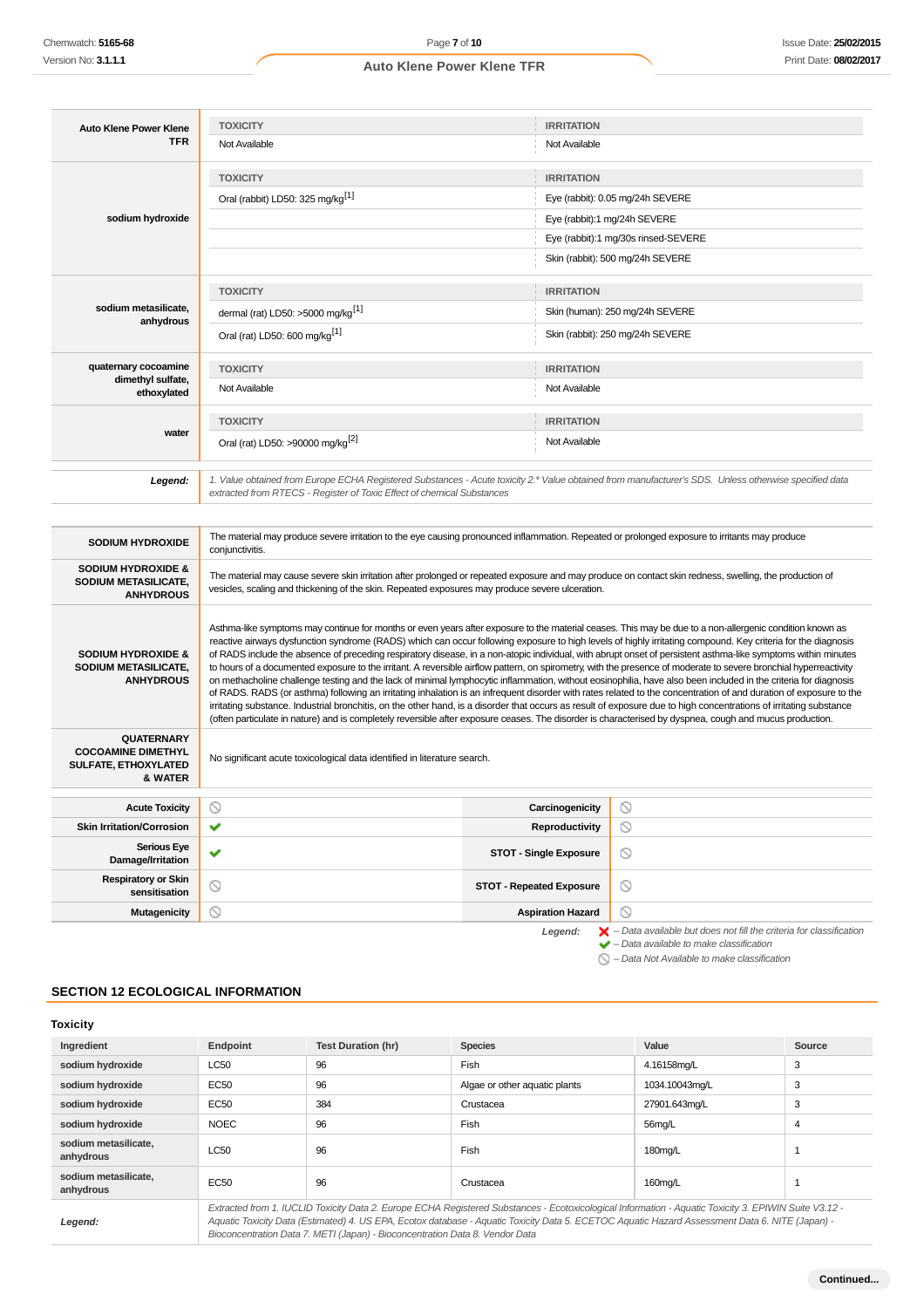Harmful to aquatic organisms, may cause long-term adverse effects in the aquatic environment.

Do NOT allow product to come in contact with surface waters or to intertidal areas below the mean high water mark. Do not contaminate water when cleaning equipment or disposing of equipment wash-waters.

Wastes resulting from use of the product must be disposed of on site or at approved waste sites. Prevent, by any means available, spillage from entering drains or water courses. **DO NOT** discharge into sewer or waterways.

## **Persistence and degradability**

| Ingredient           | Persistence: Water/Soil | Persistence: Air |
|----------------------|-------------------------|------------------|
| um hvdroxide<br>codi | <b>LOW</b>              | LOW<br>___       |
| water                | <b>LOW</b>              | <b>LOW</b>       |

## **Bioaccumulative potential**

| Ingredient       | <b>Bioaccumulation</b>    |
|------------------|---------------------------|
| sodium hydroxide | LOW (LogKOW = $-3.8796$ ) |
| water            | LOW (LogKOW = $-1.38$ )   |

#### **Mobility in soil**

| Ingredient       | <b>Mobility</b>      |
|------------------|----------------------|
| sodium hydroxide | LOW ( $KOC = 14.3$ ) |
| water            | LOW ( $KOC = 14.3$ ) |

## **SECTION 13 DISPOSAL CONSIDERATIONS**

## **Waste treatment methods**

|                            | Legislation addressing waste disposal requirements may differ by country, state and/ or territory. Each user must refer to laws operating in their area. In some<br>areas, certain wastes must be tracked. |
|----------------------------|------------------------------------------------------------------------------------------------------------------------------------------------------------------------------------------------------------|
|                            | A Hierarchy of Controls seems to be common - the user should investigate:                                                                                                                                  |
|                            | $\blacktriangleright$ Reduction                                                                                                                                                                            |
|                            | $\blacktriangleright$ Reuse                                                                                                                                                                                |
|                            | $\triangleright$ Recycling                                                                                                                                                                                 |
|                            | Disposal (if all else fails)                                                                                                                                                                               |
|                            | This material may be recycled if unused, or if it has not been contaminated so as to make it unsuitable for its intended use. If it has been contaminated, it may be                                       |
|                            | possible to reclaim the product by filtration, distillation or some other means. Shelf life considerations should also be applied in making decisions of this type.                                        |
| <b>Product / Packaging</b> | Note that properties of a material may change in use, and recycling or reuse may not always be appropriate.                                                                                                |
| disposal                   | DO NOT allow wash water from cleaning or process equipment to enter drains.                                                                                                                                |
|                            | It may be necessary to collect all wash water for treatment before disposal.                                                                                                                               |
|                            | In all cases disposal to sewer may be subject to local laws and regulations and these should be considered first.                                                                                          |
|                            | • Where in doubt contact the responsible authority.                                                                                                                                                        |
|                            | Recycle wherever possible.                                                                                                                                                                                 |
|                            | ► Consult manufacturer for recycling options or consult local or regional waste management authority for disposal if no suitable treatment or disposal facility                                            |
|                            | can be identified.                                                                                                                                                                                         |
|                            | Treat and neutralise at an approved treatment plant.                                                                                                                                                       |
|                            | F Treatment should involve: Neutralisation with suitable dilute acid followed by: burial in a land-fill specifically licenced to accept chemical and / or                                                  |
|                            | pharmaceutical wastes or Incineration in a licenced apparatus (after admixture with suitable combustible material).                                                                                        |
|                            | • Decontaminate empty containers. Observe all label safeguards until containers are cleaned and destroyed.                                                                                                 |

## **SECTION 14 TRANSPORT INFORMATION**

| <b>Labels Required</b>       |                                                           |
|------------------------------|-----------------------------------------------------------|
|                              | $\sim$ $\approx$                                          |
| <b>Marine Pollutant</b>      | <b>NO</b>                                                 |
| <b>HAZCHEM</b>               | 2R                                                        |
| Land transport (ADG)         |                                                           |
| <b>UN number</b>             | 1719                                                      |
| UN proper shipping name      | CAUSTIC ALKALI LIQUID, N.O.S. (contains sodium hydroxide) |
| Transport hazard class(es)   | 8<br>Class<br>Not Applicable<br>Subrisk                   |
| Packing group                | $\ensuremath{\mathsf{III}}\xspace$                        |
| <b>Environmental hazard</b>  | Not Applicable                                            |
| Special precautions for user | Special provisions<br>223 274<br>Limited quantity<br>5L   |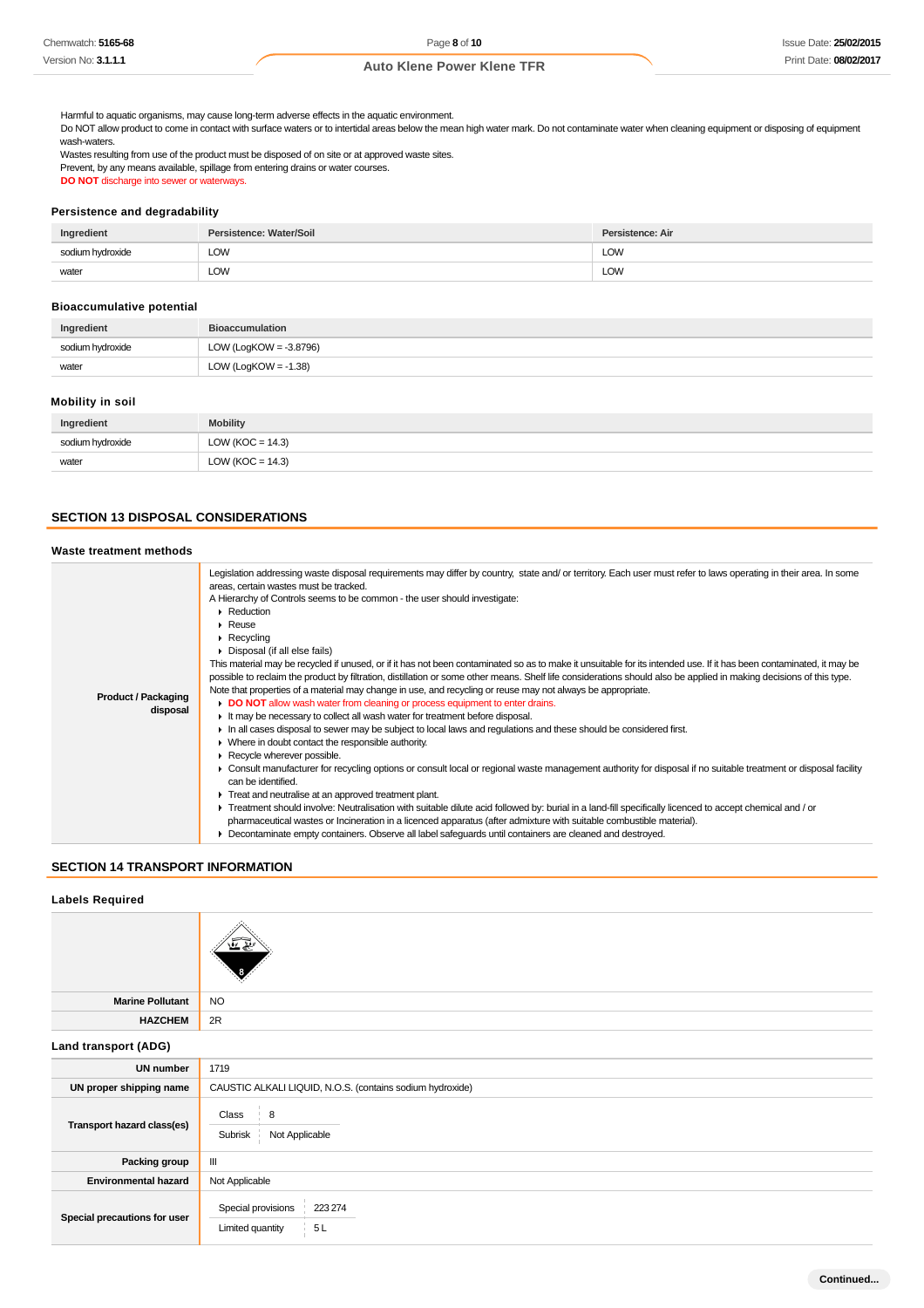## **Air transport (ICAO-IATA / DGR)**

| <b>UN number</b>             | 1719                                                                                                                                                                                                                                                                                        |                                                             |  |
|------------------------------|---------------------------------------------------------------------------------------------------------------------------------------------------------------------------------------------------------------------------------------------------------------------------------------------|-------------------------------------------------------------|--|
| UN proper shipping name      | Caustic alkali liquid, n.o.s. * (contains sodium hydroxide)                                                                                                                                                                                                                                 |                                                             |  |
| Transport hazard class(es)   | <b>ICAO/IATA Class</b><br>8<br><b>ICAO / IATA Subrisk</b><br>Not Applicable<br>8L<br><b>ERG Code</b>                                                                                                                                                                                        |                                                             |  |
| Packing group                | Ш                                                                                                                                                                                                                                                                                           |                                                             |  |
| <b>Environmental hazard</b>  | Not Applicable                                                                                                                                                                                                                                                                              |                                                             |  |
| Special precautions for user | Special provisions<br>Cargo Only Packing Instructions<br>Cargo Only Maximum Qty / Pack<br>Passenger and Cargo Packing Instructions<br>Passenger and Cargo Maximum Qty / Pack<br>Passenger and Cargo Limited Quantity Packing Instructions<br>Passenger and Cargo Limited Maximum Qty / Pack | A3A803<br>856<br>60L<br>852<br>5L<br>Y841<br>1 <sub>L</sub> |  |

#### **Sea transport (IMDG-Code / GGVSee)**

| <b>UN number</b>             | 1719                                                                                               |
|------------------------------|----------------------------------------------------------------------------------------------------|
| UN proper shipping name      | CAUSTIC ALKALI LIQUID, N.O.S. (contains sodium hydroxide)                                          |
| Transport hazard class(es)   | <b>IMDG Class</b><br>8<br><b>IMDG Subrisk</b><br>Not Applicable                                    |
| Packing group                | Ш                                                                                                  |
| <b>Environmental hazard</b>  | Not Applicable                                                                                     |
| Special precautions for user | F-A, S-B<br><b>EMS Number</b><br>Special provisions<br>223 274<br><b>Limited Quantities</b><br>5 L |

Australia Inventory of Chemical Substances (AICS)

### **Transport in bulk according to Annex II of MARPOL and the IBC code**

Not Applicable

## **SECTION 15 REGULATORY INFORMATION**

#### **Safety, health and environmental regulations / legislation specific for the substance or mixture**

#### **SODIUM HYDROXIDE(1310-73-2) IS FOUND ON THE FOLLOWING REGULATORY LISTS**

Australia Exposure Standards Australia Hazardous Substances Information System - Consolidated Lists

**SODIUM METASILICATE, ANHYDROUS(6834-92-0) IS FOUND ON THE FOLLOWING REGULATORY LISTS** Australia Hazardous Substances Information System - Consolidated Lists Australia Inventory of Chemical Substances (AICS)

# **QUATERNARY COCOAMINE DIMETHYL SULFATE, ETHOXYLATED(68989-03-7) IS FOUND ON THE FOLLOWING REGULATORY LISTS**

Australia Inventory of Chemical Substances (AICS)

## **WATER(7732-18-5) IS FOUND ON THE FOLLOWING REGULATORY LISTS**

Australia Inventory of Chemical Substances (AICS)

| <b>National Inventory</b>               | <b>Status</b>                                                                                                                                                                              |
|-----------------------------------------|--------------------------------------------------------------------------------------------------------------------------------------------------------------------------------------------|
| Australia - AICS                        | $\checkmark$                                                                                                                                                                               |
| Canada - DSL                            | Υ                                                                                                                                                                                          |
| Canada - NDSL                           | N (quaternary cocoamine dimethyl sulfate, ethoxylated; water; sodium metasilicate, anhydrous; sodium hydroxide)                                                                            |
| China - IECSC                           | $\checkmark$                                                                                                                                                                               |
| Europe - EINEC / ELINCS /<br><b>NLP</b> | N (quaternary cocoamine dimethyl sulfate, ethoxylated)                                                                                                                                     |
| Japan - ENCS                            | N (quaternary cocoamine dimethyl sulfate, ethoxylated; water)                                                                                                                              |
| Korea - KECI                            | Y                                                                                                                                                                                          |
| New Zealand - NZIoC                     | Υ                                                                                                                                                                                          |
| Philippines - PICCS                     | N (quaternary cocoamine dimethyl sulfate, ethoxylated)                                                                                                                                     |
| USA - TSCA                              | Υ                                                                                                                                                                                          |
| Legend:                                 | $Y = All$ ingredients are on the inventory<br>N = Not determined or one or more ingredients are not on the inventory and are not exempt from listing(see specific ingredients in brackets) |